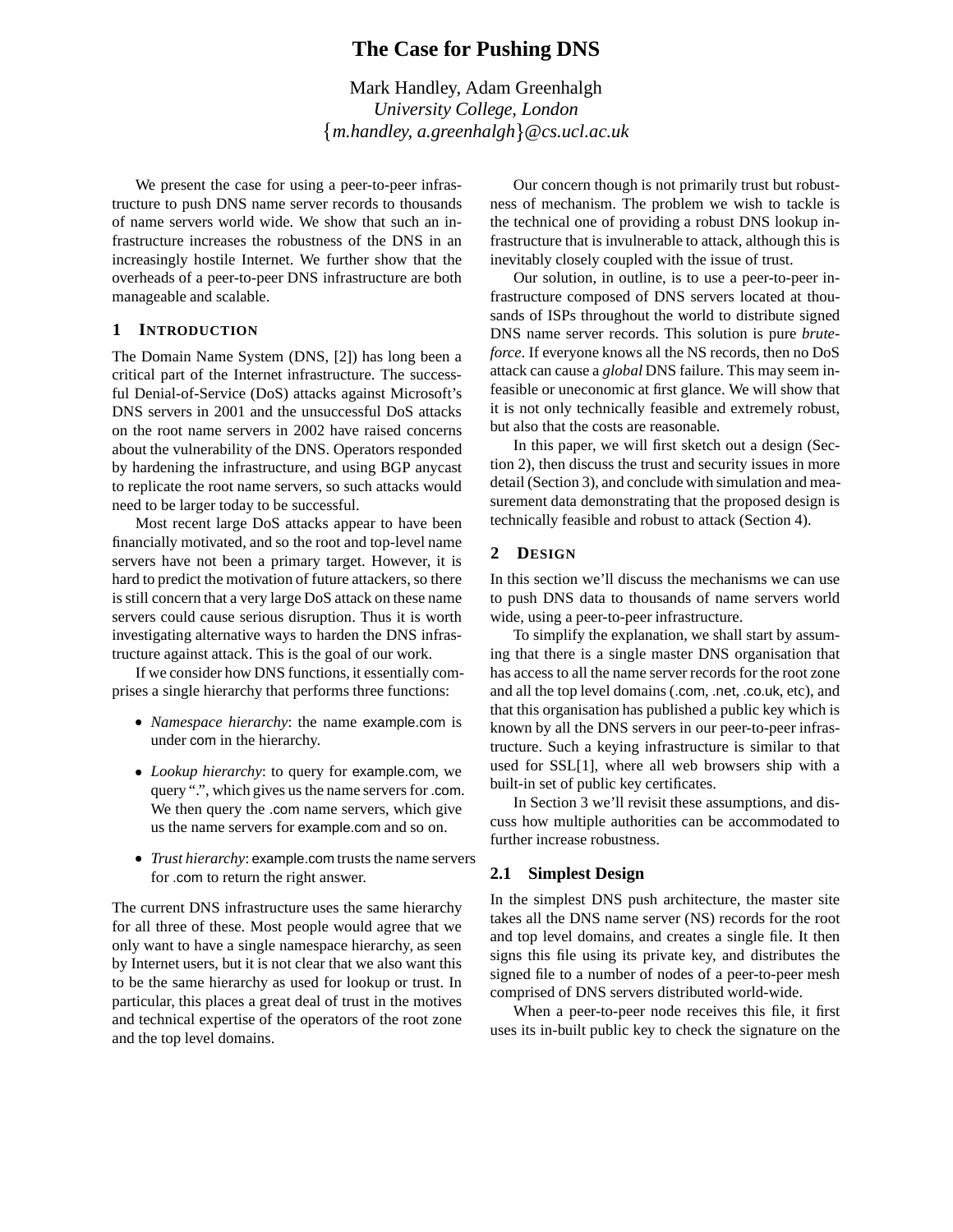file. If the signature is good, then the node caches the file. It uses the data from the file to answer DNS requests, and it also passes on the unmodified signed file to other peers. In such a way, the DNS file is eventually distributed to all the nodes, and all these nodes can then use this data to answer local DNS requests.

Such a simple infrastructure has some important properties. No node in the network can corrupt or modify the data because each node will check the signature for itself. Indeed if a node receives bad data from a peer, then with high likelihood it knows that this peer is bad, and it can simply refuse to talk to the peer again. Thus for this application, many of the usual security problems associated with peer-to-peer networks simply do not apply.

How big is such a DNS file? The only information it makes sense to distribute for each domain are the NS records and their glue records, the SOA record, and the domain name itself. Our experiments show that a notterribly-efficient ASCII representation for this data typically comprises less than 100 bytes per domain.

According to Verisign[3], there were 76.9 million domains registered in Q1 2005, including both generic TLDs (.com, etc) and country-code TLDs (.uk, etc). Thus the zone file for all these would comprise 7.5 GBytes. Storing this on disk is no problem, but few current machines could hold it all in main memory. Fortunately this isn't necessary, as the working set that any DNS server needs to cache in memory is much smaller than this.

Each peer node needs to receive this file once. Assuming each node transfers it on to three other nodes, then we could reach 20,000 DNS servers (roughly the number of active Autonomous Systems in the world) in less than 10 generations. If the master DNS site regenerates the master file on a daily basis, and wishes it to reach all servers worldwide in 24 hours, then each site needs to transfer the file on to three sites in 2.4 hours, which requires an outgoing data rate of 21 Mb/s. This is a high data rate for a small site, but not for a large ISP.

To permit efficient DNS lookups, we want to store the data uncompressed on disk, but it makes sense to compress it for transfer. Our measurements show that we can achieve a compression ratio of 3:1 on this data, reducing the outgoing data rate to about 7 Mb/s for the simplest design. This is feasible, although still not negligible.

# **2.2 Data Chunking**

Such a naive design has its limitations. In particular, you must receive a very large file before checking the signature and forwarding. A better design is to split the original data into moderate sized chunks, each labelled with a timestamp<sup>1</sup>, chunk number, and the total number of

chunks. A reasonable chunk size might be 1 MByte: large enough that the overhead of the signature and metadata is negligible, but small enough to be able to check the signature before too much data has been received.

It is now easier to satisfy the requirement of sub-24 hour total distribution latency, as the first chunk can be re-sent to the next peer while the second chunk is being received. Although the total volume of data sent is unchanged, each node can now spread the transfer across almost the whole 24 hour period. We can reduce the fanout at each node to two, as the extra generations have less effect on overall latency, and so the outgoing compressed bitrate falls to about 470 Kb/s. Such data rates are negligible for almost all ISPs.

#### **2.3 Data Routing and Robustness**

To be resistant to DoS, we wish to hide the nodes used to inject data into the peer-to-peer mesh. This imposes constraints on how we can route data. It is important that the peer-to-peer network can still function if some of the peers are compromised and are actively malicious. As a node cannot pass on bad data, the main way to misbehave is to fail to pass on good data, thus acting as a sink for data that would normally be forwarded to other nodes.

Some peerings between nodes may be configured, whereas others will be learned via the peer-to-peer network. DNS servers are generally long-lived entities, so it makes sense for each peer to store a list of every node with which it has interacted. On reboot, a node establishes TCP connections to all of its configured peers and to a random subset of the learned peers. The goal is to establish many more connections than will actually forward the data. A reasonable target might be twenty peers.

When a node receives a chunk of data it checks the signature. If the signature is bad, it discards the chunk, and drops that peering. If the signature is good, the node sends an alert to each peer, indicating that it has this particular chunk. It then sends an offer message to at least one of its configured peers (and perhaps all, if configured to do so), and to at least one randomly chosen learned peer. When these neighbours receive the offer, if they do not have the chunk, they reply with a request message, and the data is then sent to them. If a peer does not receive any requests from the nodes it offered the chunk to, it then offers the chunk to each additional peer in turn. It stops offering when it has sent the data to at least two peers, or when all peers have the data.

If, after a node has forwarded a message to its two chosen peers, it does not receive an alert from another peer, then it can deduce that this peer has been bypassed by the normal flooding process. In such circumstances, another offer message may be sent to the peer missing the data, so as to work around problems elsewhere. As we will show later, this is much more effective than directly

<sup>&</sup>lt;sup>1</sup>The timestamp may include an element of randomness to prevent the originating source being determined based upon the timestamp.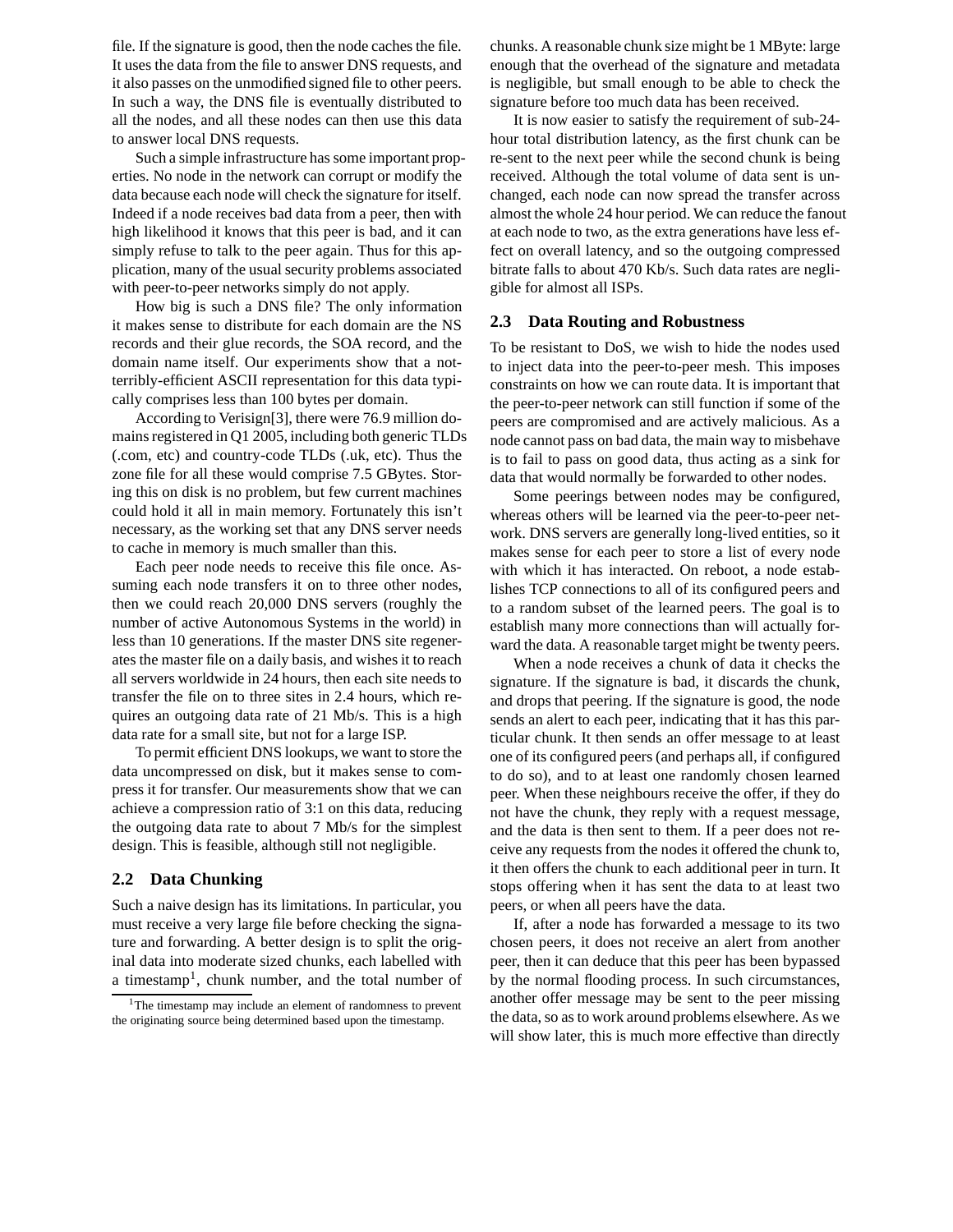fanning out to three peers without waiting.

The result is semi-random flooding, where each chunk takes a different path through the peer-to-peer mesh. The randomness makes it impossible for an attacker to locate himself at a critical point in the network, and it makes it very hard to find the nodes originally injecting the data. Unless all its peers already have a chunk, each node fans it out to at least two peers. In almost all cases this is all that is required, but in a few cases the exponential increase fails to reach some nodes. Typically this is because there were few links into a small region, and the nodes feeding these links chose to offer elsewhere. This is solved by sending delayed offers, but under normal circumstances these are rare. So long as the good nodes form a well connected graph, then they will all receive the data. With a node degree of twenty, the probability of the network being disconnected is extremely small, even in the presence of a high fraction of compromised nodes.

#### **2.4 Incremental Update**

So far we have assumed that the data is pushed daily, but there is no need to do so if we can incrementally update the existing data. For example, the master site could regenerate the entire file and push this weekly, with deltas to this then being pushed hourly. This reduces the bandwidth needed, and provides a faster change notification mechanism. DNS name server records do not change all that frequently, so the data rate for these updates is low.

When a new node joins the mesh, it receives the signed weekly update chunks from its peers, who have this data stored, and it also receives all of the signed incremental change messages sent since the weekly update. We evaluate the costs of such incremental updates in section 4.2.

#### **2.5 Bootstrap**

All peer-to-peer systems need a bootstrap mechanism so peers can find each other. However, unlike most peer-topeer networks, DNSpush nodes are long lived, so past peers are likely to be available in the future. Thus a DoS attack on the bootstrap mechanism will only affect new nodes with no configured peers. Hence the details of bootstrap are unimportant, and it is feasible to use conventional DNS for this mechanism.

Many nodes will not use the bootstrap mechanism, as they will have configured peers. Indeed NNTP entirely functions in this way. However, the learned peers add randomness to the mesh, which improves large-scale robustness, and give the peer-to-peer mesh small-world properties. For local robustness, using configured peerings between sites that trust each other provides both local robustness and increases the locality of the traffic, reducing the load on the backbone networks. Thus a mixture of both learned and configured peers gives both good small-scale and large-scale properties.

#### **3 TRUST**

In Section 2 we considered the case where a single authority signs the DNS data before injection. In this section we will revisit this assumption, but before doing so, we must consider where the data originates.

Every domain under a top-level domain registers two or more name servers. It is these registered name servers that are returned when the TLD server is queried. However, this information is often out-of-date with respect to the NS records given by the domain's own name servers. This can cause robustness and performance issues.

The data we push could be either the registered data or the authoritative data returned by each domain's own name servers. Regular DNS needs the former for the operation of the existing DNS hierarchical mechanisms, but a push mechanism has different constraints, and we believe it is better to push the more up-to-date data reported by each domain itself.

Given that this is not the same as the data given by the registries, the organisation that injects the data into the peer-to-peer network does not need to be a registry. All that is needed to run such a site is a list of registered domain names - the data itself can be harvested using the existing DNS mechanisms, which would of course still function to serve sites not using DNSpush.

Returning to the issue of trust, it becomes clear that any site injecting data into the peer-to-peer mesh will need to actively harvest the DNS data. Thus there can be multiple such organisations operating simultaneously, which gives improved robustness. While we know of no case where a master SSL key has been compromised, it is unacceptable to design a mechanism that is fragile to such a single compromise.

With DNSpush, there can be multiple organisations that sign and inject data into the peer-to-peer mesh. Each peer-to-peer server can have multiple public key certificates embedded, one for each originating organisation. When multiple organisations all inject their own copies of the data, each server passes on all data that is correctly signed and timestamped, but when it comes to using the data, it takes a majority vote for each domain. In such a way the compromise of a master key would not by itself be catastrophic.

Obviously we also need to design DNSpush in such a way that a signing key can be permanently revoked, and in such a way that a master key need never be kept online. Such issues can be dealt with in the conventional manner, by using the master key to create a certificate for a signing key, which itself is used to sign the data. Thus the signing key can be changed in the event of compromise, by simply flooding a message through the DNSpush mesh containing a key-change message for the compromised signing key, signed by the master key. Even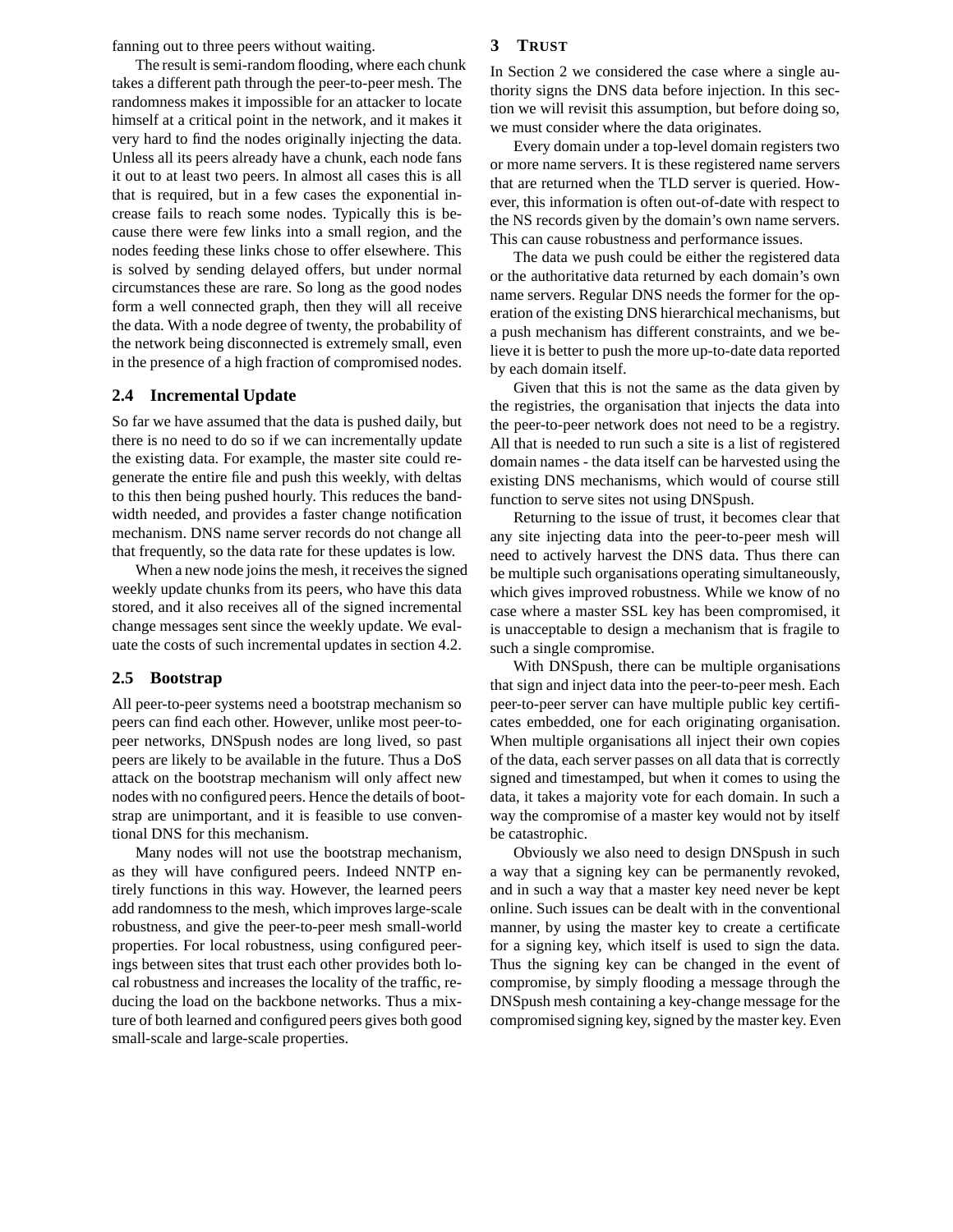

FIGURE 1—Effect of number of peers on probability of receiving a message in the presence of malicious nodes

master keys could be revoked (but not changed) in this way if the need ever arose, but distributing a new master certificate is not trivial. It would be better to predistribute spare master certificates which would not be valid until the previous master certificate for the same organisation had been revoked.

The main cost of having multiple signatory authorities is that we need to transmit multiple copies of the data. However, if the authorities are willing to cooperate, the additional costs can be minimised by having some authorities send data that is merely a signed delta from the data distributed by another authority. In this way the additional robustness and decentralisation of trust comes at very little additional bandwidth cost.

# **4 EVALUATION**

Most peer-to-peer systems are vulnerable to attack from inside the peer-to-peer network. As we are proposing a distribution infrastructure serving a critical role and comprising tens of thousands of servers, we need to be sure that the our solution is not vulnerable to such attacks.

There is no possibility for a node to pass on bad data, as each node checks the signature and timestamp on the data before forwarding it. Thus the attacks we are concerned about are denial-of-service attacks, where an attacker attempts to prevent the peer-to-peer infrastructure from delivering up-to-date DNS data.

As it is unlikely that tens of thousands of servers can all be maintained perfectly, we must assume that some fraction of them will be compromised at any time.

To answer these questions we built a simple peer-topeer simulator which, although it does not model network topology or latency issues, does illustrate the basic robustness properties. In our simulation, each peer connects to a number of other peers, which can be either "configured" peers or "learned" peers. Each node is given a random location on a square grid. Each node's configured peers are chosen randomly from the nodes in its local vicinity, with the learned peers chosen randomly from the set of all peers. This allows us to examine issues related to the tradeoff between robustness, hop count latency, and traffic localisation.



FIGURE 2—Effect of node fanout on probability of receiving a message in the presence of malicious nodes

We simulated varying numbers of malicious peer-topeer nodes to understand the effect they had on data propagation. A malicious node in these simulations never forwards a message to any neighbour, and only sends an alert to the neighbour that sent it the message. In this way it serves as a data sink, where each malicious node can sink as many messages as it has neighbours. Given that each good node has limited fanout to avoid sending excessive data, the concern is whether the exponential increase in nodes which have received the data can exceed the effect of many data sinks. In these experiments, we initially inject the data to ten randomly chosen nodes, so it is unlikely all ten nodes we choose will be bad.

Figure 1 shows the effect of the number of peers on robustness. In these simulations there are 20,000 nodes, some fraction of which are malicious. On receipt of a message, each node forwards it to one configured peer and one learned peer and, after a short delay, forwards it to one additional peer if any of its peers still needs the message. The results are very good - when each node has 5 configured peers and 15 learned peers ("5C,15L"), 90% of the nodes can be malicious, and on average half the good nodes still receive the message. With fewer peers, the network is less robust, but even with only 5 peers per node, there is no appreciable degradation in robustness until more than 30% of nodes are malicious.

Figure 2 shows the effect of different fanout policies on robustness. As expected, a fanout of 3 is much more robust than a fanout of 2, but delaying the transmission of the third message improves results even further. The reason is fairly obvious- we don't waste the last transmission on nodes that would be reached through the normal exponential increase using the first two transmissions. Thus this last transmission does much more good, as it has a much higher probability of reaching a node that otherwise could not be reached.

These robustness results are almost identical for networks of 1000 and 100,000 nodes, giving confidence that they are relatively scale-invariant. There appears to be little point from a robustness point of view in increasing fanout much beyond three.

If we consider the possibility of a zero-day exploit in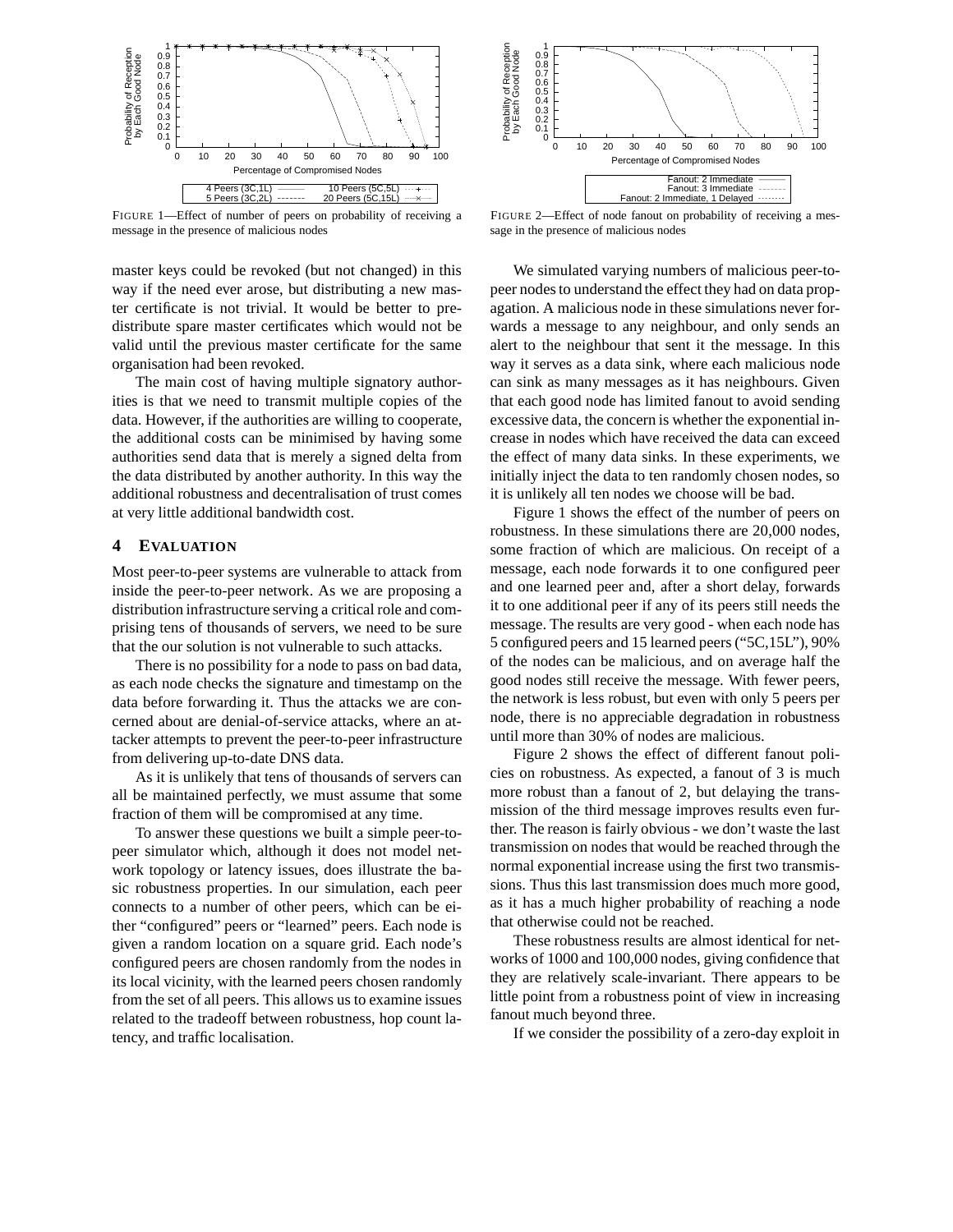

FIGURE 3—Effect of number of peers on maximum delay before receiving a message in the presence of malicious nodes

the peer-to-peer software itself, then these results seem to indicate that two independent software bases would be sufficient to provide a robust peer-to-peer distribution service, even if one software base was compromised. Of course this only holds if no single version of the software comprises more than about 70% of the installed base, and in practice more software diversity would be better.

The presence of malicious nodes also affects latency. Figure 3 shows the delay before the last good node in the mesh receives the message. In these simulations, time is not accurately modelled, so delay is in units of singlehop transmission times. As expected, the paths end up being significantly longer in the presence of malicious nodes, and the delay before each node forwards the third copy of the message also adds to latency. However, as the sender will be pushing more than 7,500 messages of 1 MByte each, even delays of 400 message transmission times are still small relative to the time to transmit all the messages in the first place. The sharp drop off to the right of the peak in each curve indicates that above this point very few nodes receive the data, so it doesn't take long to reach those few.

#### **4.1 Alternative Attacks**

The results above are based on a model of a malicious node that simply acts as a data sink. In the 20 peers case, such a malicious node will have to sink ten times the normal traffic load, which may in practice be self-limiting.

Another two avenues for attack are possible:

- Have each malicious p2p node establish learned peerings with as many other nodes as possible.
- Use a large botnet of zombie hosts to set up learned peerings with as many genuine nodes as possible.

In practice, the former will be even more self-limiting than the regular case, but the latter may be feasible. What effect does this have on the peer-to-peer network?

The worst case is a dual-pronged attack, with a significant fraction of the peer-to-peer nodes being compromised, and many zombies also joining the peer-to-peer



FIGURE 4—Effects of many zombies as learned peers

network to establish learned peerings with the legitimate nodes and act as data sinks.

Figure 4 shows the effects of this attack. The original 20-node curve from figure 1 is shown, and compared against a simulation where zombie nodes comprise every single learned peering from the good nodes. The main thing that prevents this attack being successful is the existence of configured peers, and the nodes' preference for sending to configured peers first. Clearly the attack degrades performance, but it is not successful in disrupting the peer-to-peer network unless a majority of the peer-topeer nodes are themselves compromised.

The simulation above shows a worst-case scenario. In practice any good implementation would have a preference for peering with nodes that it has known about for a long time, thus it is very unlikely that all of the learned peerings will reach malicious zombie nodes unless those zombies have been actively participating in the peer-topeer mesh for a very long time.

#### **4.2 Data Churn**

In section 2.4 we raised the possibility of incremental updates as a way to reduce the cost of keeping the data up to date. An interesting question is whether each incremental update sent since the entire file was pushed should replace or supplement previous incremental updates.

To better understand how DNS data changes, we monitored 37,000 randomly chosen domains on a daily basis. Figure 5 shows the results. Each day about 0.5% of domains changed name servers, and about 0.1% of domains expired permanently. Extrapolating to the entire DNS, approximately 420,000 domains change and 100,000 domains expire each day. Versign's data indicates that for the last few years the number of registered domains grows by approximately 10 million domains each year, or a current growth rate of about 27,000 domains per day (over and above what is required to replace those that expire). The growth rate from Verisign's data appears to be linear. The churn doesn't appear to be a problem today, and it is unlikely to be a problem in future, as the exponential increase in CPU power and bandwidth out-pace the linear growth in registered do-